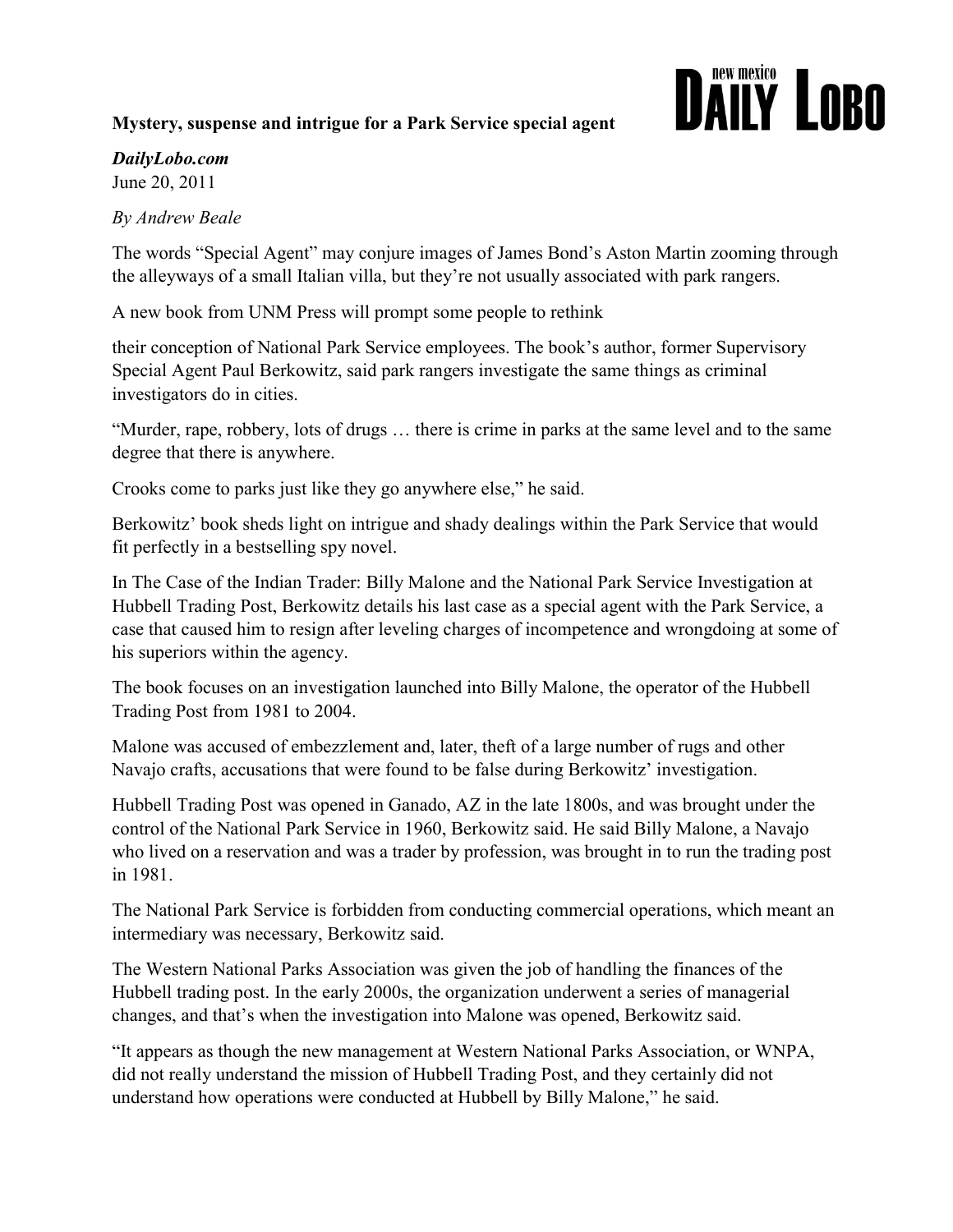Old-fashioned Indian trading posts do not deal in a lot of paper currency, instead accepting things like rugs and jewelry in trade, Berkowitz said. This means their accounting measures are different, which raised suspicion among the new management of the WNPA, and they recommended that the Park Service open an investigation into Malone on charges of embezzlement.

"Things kind of went out of control very, very rapidly. The Park Service also did not corroborate any of the allegations that had been made by the WNPA," Berkowitz said. "They didn't corroborate that there were any financial losses. They didn't do any background research into how things had traditionally been run at Hubbell Trading Post."

Armed with misinformation and a conspicuous lack of evidence, the Park Service secured a search warrant for Malone's home, Berkowitz said.

"When they got into the house, what they found was a minimum of financial records," he said. "But more significantly they found that his house was just filled with Navajo rugs and jewelry, which in reality he had accumulated over more than 50 years as an Indian trader."

The Park Service assumed Malone's legitimately-obtained goods were stolen and seized them, Berkowitz said.

"Not understanding the background, they drew the conclusion that no person could have this much stuff, and that therefore it must be stolen. And with that assumption, even though those items were not listed and authorized for seizure on the search warrant, they seized a good portion of his life savings in rugs, jewelry and other property," he said. "And along with that, they literally just stole — not stole, but seized — household goods from Malone, again which were not listed on the search warrant, which were not listed for seizure. And from that point in time, the investigation really just spun out of control."

The investigation continued for another year and a half with little progress, at which point Berkowitz was brought in to take over. He said he quickly learned that the charges against Malone were essentially baseless.

Berkowitz interviewed Malone, the first time anyone had thought to do so since the investigation was opened more than two years before. He said Malone did not even know what he was being accused of. He passed a lie-detector test, and Berkowitz was convinced of his innocence.

"With that, I returned all the property to him, which generated kind of a firestorm in the National Park Service and the WNPA," he said. "They were not at all pleased with that and, in fact, by that time they had assumed that they would get all of Malone's property."

In late 2006, Berkowitz filed a report clearing Malone of any wrongdoing. Because the report found evidence of incompetence and misdeeds by his superiors, Berkowitz bypassed his bosses at the Park Service and turned it in directly to the U.S. Attorney's Office and the Office of the Inspector General. He also tended his resignation to avoid retaliation from his superiors.